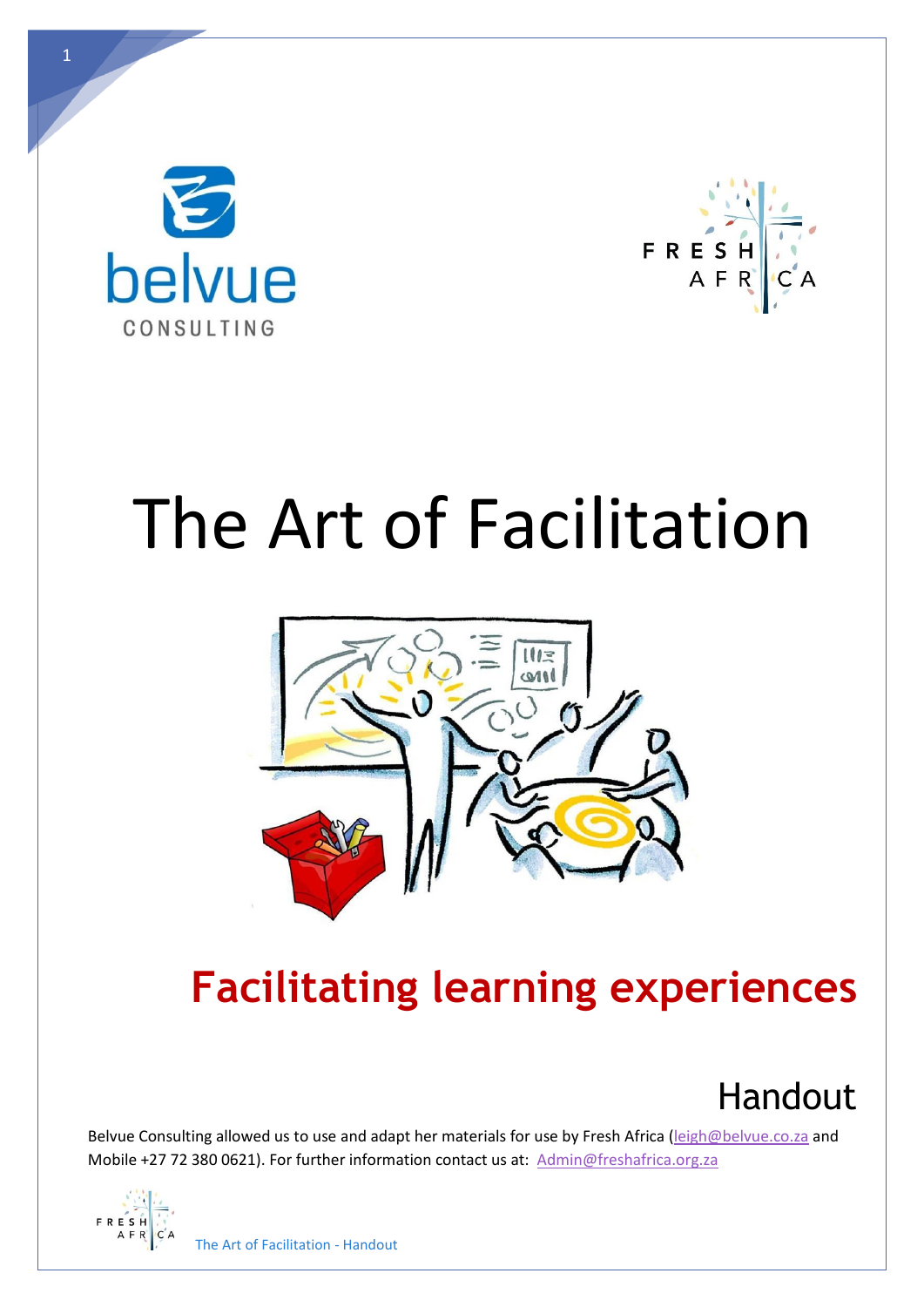### **SETTING THE SCENE FOR FACILITATION**

#### Welcome and introductions:

The introduction of yourself will model for the participants on how to do this and set the tone.

#### **CONNECTING WITH THE GROUP**

What do you want to convey at the beginning of your session?

- **Build trust**:
- **Build rapport**:
- **Model**:

About yourself?

About the delegates?

### **THE NATURE OF FACILITATION**

**Preaching:** 

- What is facilitation?
- The difference between preaching, teaching and facilitation

What are the core characteristics of facilitation?



The difference between preaching, teaching and facilitation

Teaching:



**Facilitation:** 





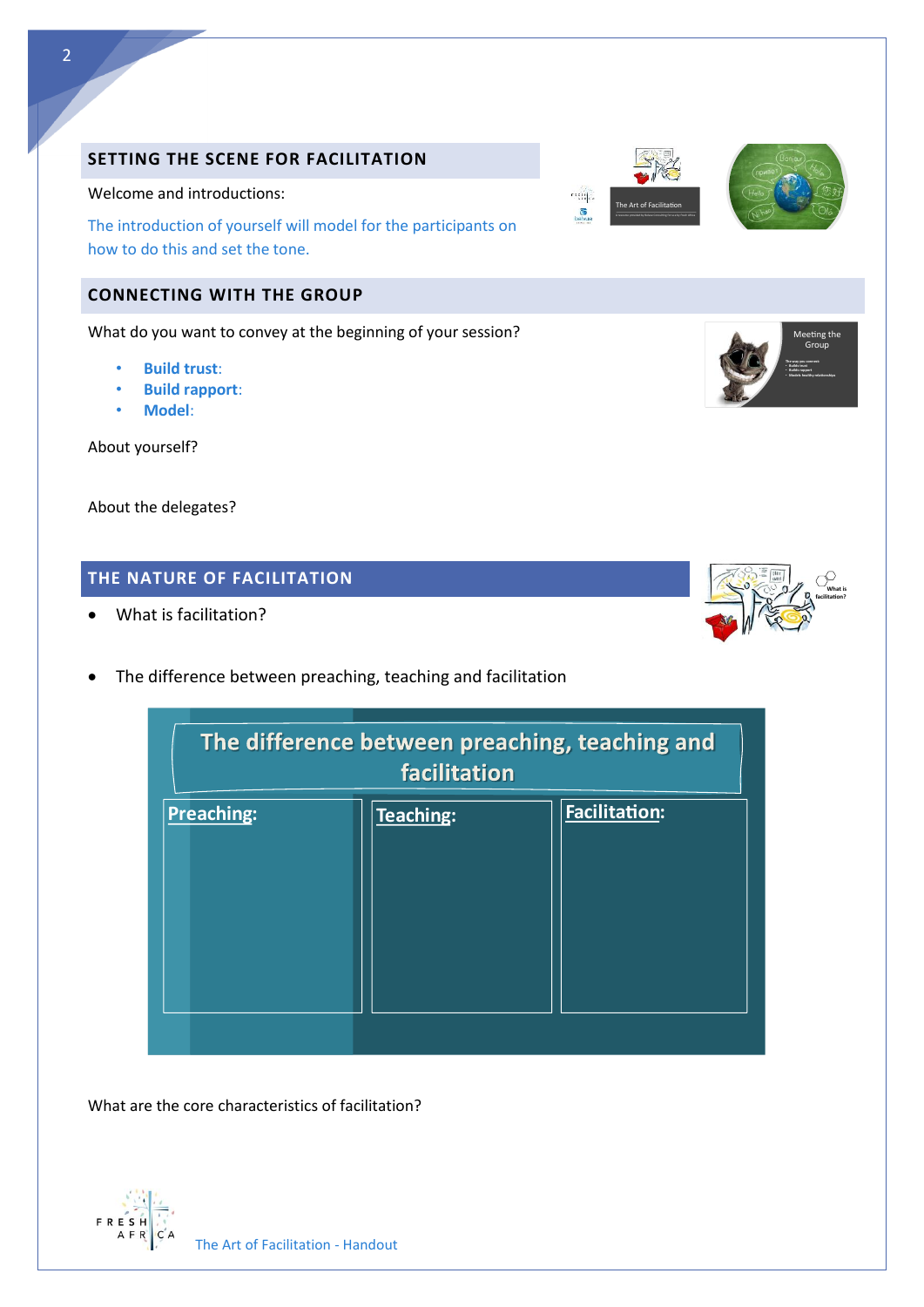#### Trainers as both presenters and facilitators

#### Presenters:

- •
- •
- •
- • •

See <https://www.td.org/talent-development-glossary-terms/what-is-facilitation>

#### **ALIGNING FACILITATION WITH THE PRINCIPLES OF ADULT LEARNING**

#### *THE Fundamental Principles Of Adult Learning That Every Course Creator & Training Professional Should Know – by Sarah Cordiner*

Facilitators:

• •

As professionals in the training and education space, it is essential that we understand the unique **learning requirements of our adult learners to ensure that our training interventions are effective.**



The process of engaging adult learners in a learning experience is known as Andragogy.

The term was originally used by Alexander Kapp (a German educator) in 1833, but was later developed into an adult education by the American educator, Malcolm Knowles who arguably stands as one of the most influential writers in this field.

Knowles distinguishes adult learning from the 'pedagogical' approach of child learning in a number of theoretical ways.

In the book 'THE FUNDAMENTAL PRINCIPLES BEHIND EFFECTIVE ADULT LEARNING PROGRAMS' we explore how these theoretical concepts of adult learning apply to the way we design and develop our training programs and facilitate the learning experience; but here I have briefly summarised them to help you embed these principles into your courses and training.

It is believed that we take on the components of an adult learner between the ages of 23 to 15 years old.

Therefore, variations of these principles of adult learning have become prevalent talking points in the development of training and curricula in recent years and are increasingly becoming more widely used in the goals of schools, colleges, training organisations, universities and, slowly, businesses to enable students and staff to become effective lifelong learners.

For adults to learn effectively, training needs to be designed in a way that meets the following core principles of adult learning:

#### 1. SELF-DIRECTING

The first difference Knowles proposes is that adults are autonomous and self-directing, meaning that they live under a large degree of self-governance and to their own laws, beliefs, and values.

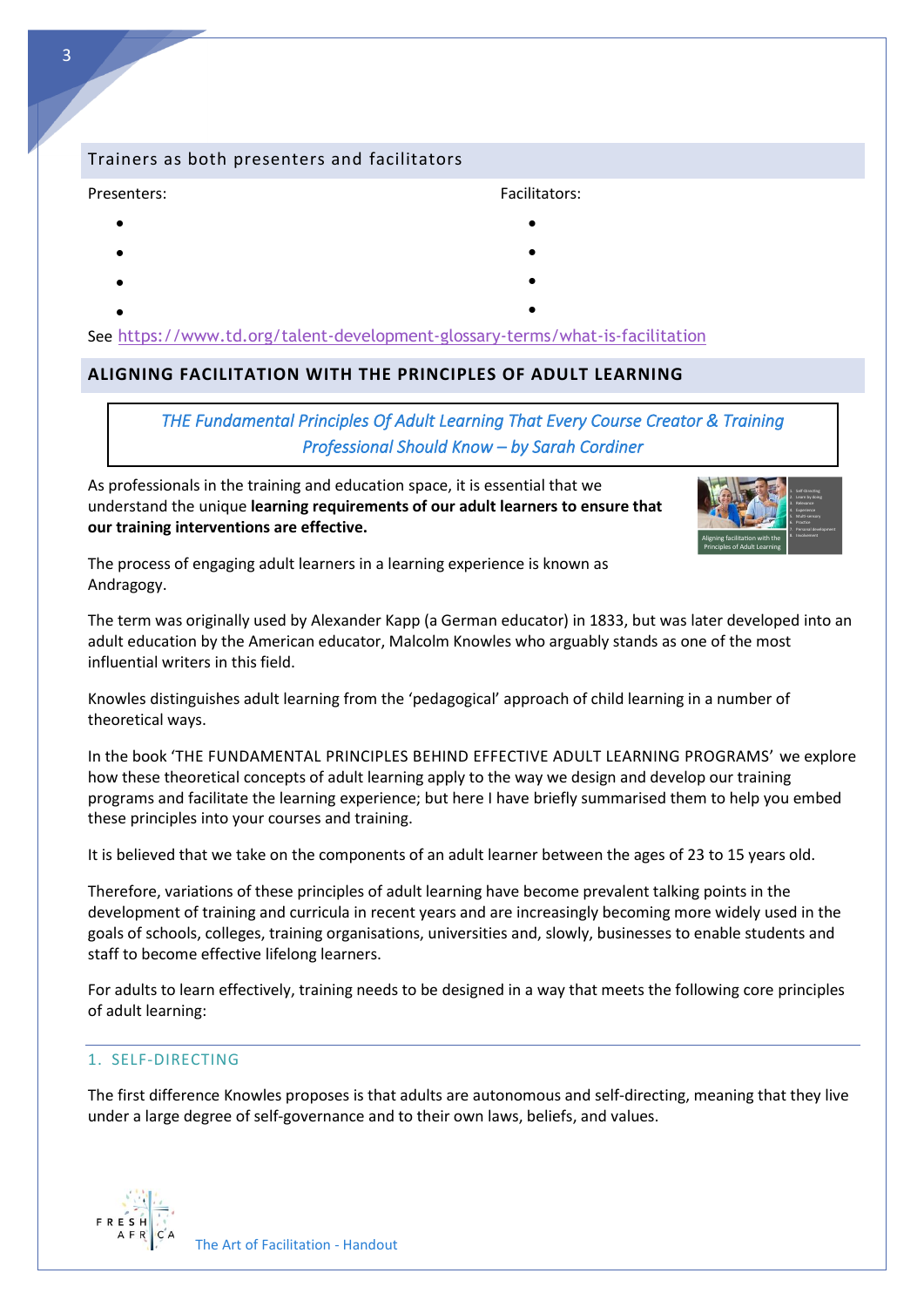They need to know the benefits, values, and purposes of a learning program. They need to know why they are learning what they are learning. If they cannot appreciate the purpose or value, they will be reluctant to engage in the learning intervention.

#### 2. LEARN BY DOING

Adults learn through direct experience; therefore, their training and learning interventions must include active and practical participation and offer implementable techniques and methodologies that will immediately improve their everyday lives.

#### 3. RELEVANCE

The content of a training program must be meaningful and relevant to the adult learners, their lives, and their business. They have to very clearly see why and how this is important to them personally and how it applies to their life.

The immediate use of the learning needs to be clearly understood by the learner. If they can't see how they personally can apply the learning to their own life and roles, it is suggested that motivation towards the training intervention will be significantly reduced.

#### 4. EXPERIENCE

Adult learners need to be able to draw upon their past experiences to aid their learning. Training needs to be contextualised to use language that they are familiar with. We need to select case scenarios and examples that they can relate to, as well as refer to their direct past life, work and social experiences to bring the meaning of the learning into their world as they understand it.

#### 5. ALL OF THE SENSES

Adult learners need multi-sensory learning and teaching methodologies. We must ensure that our learning interventions have appropriately proportioned delivery techniques that meet the needs of audio, visual, reading/writing, kinaesthetic, dependent, and independent learning preferences.

#### 6. PRACTICE

Adult learners are often engaged in learning because a problem needs to be solved. Practicing skills in a controlled environment allows them to grow self-efficacy in new tasks that prepare them to act autonomously outside of the learning environment. The more an adult learner can practice new skills, competencies or the application of knowledge, the more transformational impact the learning intervention will have.

#### 7. PERSONAL DEVELOPMENT

The intrinsic, personal desires and ambitions of an adult learner need to be considered when planning and delivering adult learning programs. As learners get older, their cause for participation in learning programs often moves from external drivers (such as getting a promotion), to internal drivers, like simply learning out of pure pleasure or interest in learning something new.

#### 8. INVOLVEMENT



The Art of Facilitation - Handout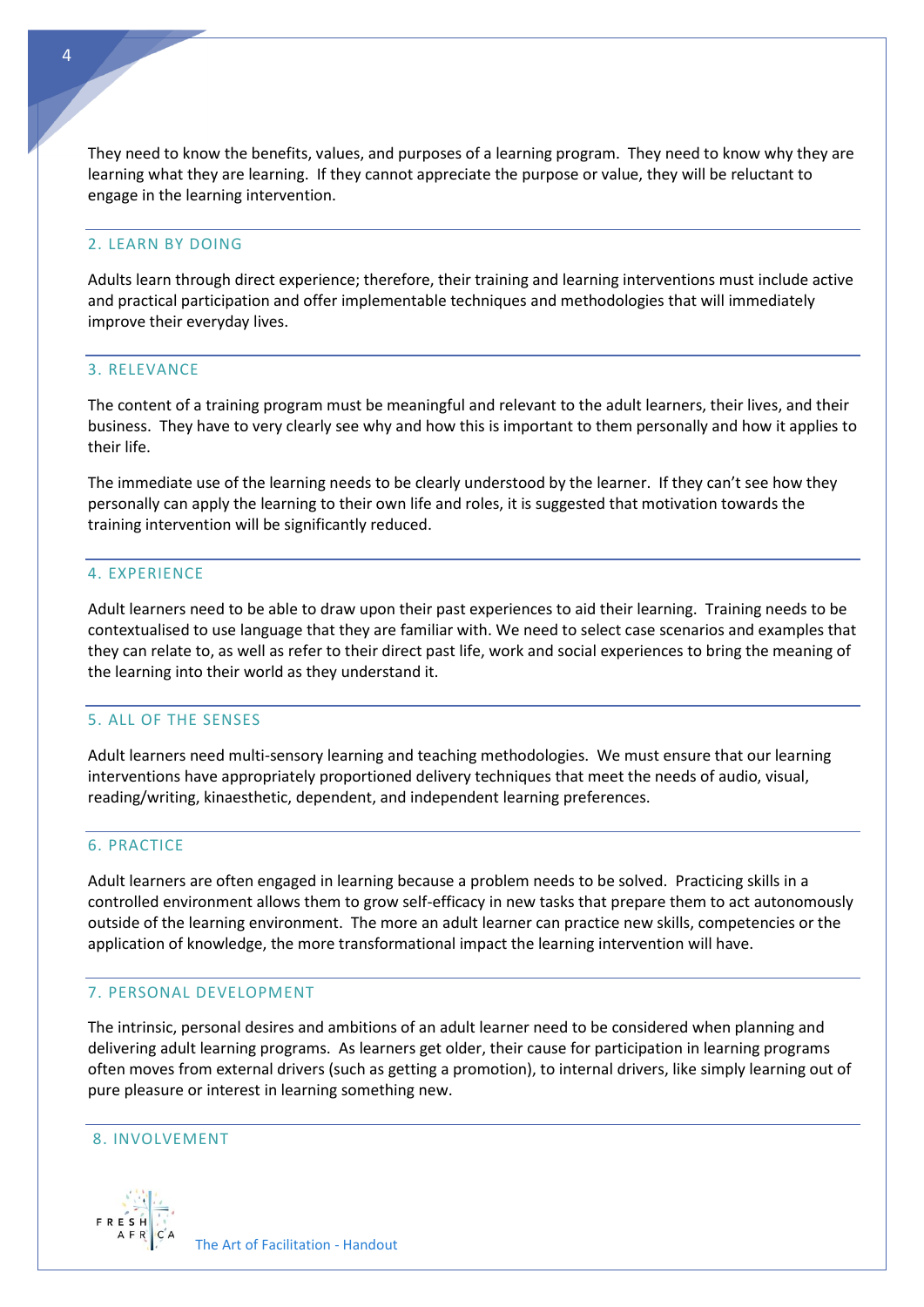Effective adult learning programs have planned for learner feedback and consultation. Adults need to feel as though they have a sense of responsibility, control and decision-making over their learning. They need to be involved in the planning, evaluation and consultation of their own learning process to be fully on board with its successful execution.

In terms of education, this requires the flexibility of the learning situation, the learning program and most importantly, the educator to actively involve the participant in a way that allows them to have a degree of control over what they do, or, in fact, how much they learn.

#### See: <https://www.sarahcordiner.com/the-8-fundamental-principles-of-adu/>

How change happens



#### **LEARNING STYLES: AUDITORY, VISUAL AND KENETHETIC (VAK) STYLES**



The VAK learning style uses the three main sensory receivers: Visual, Auditory, and Kinesthetic (movement) to determine the dominant learning style. It is sometimes known as VAKT (Visual, Auditory, Kinesthetic, & Tactile). It is based on *modalities* channels by which human expression can take place and is composed of a combination of perception and memory.

VAK is derived from the accelerated learning world and seems to be about the most popular model nowadays due to its simplicity. While the research has shown a connection with modalities and learning styles (University of Pennsylvania, 2009), the research has [so far been unable to prove](http://www.nwlink.com/~donclark/hrd/styles.html) the using one's learning style provides the best means for learning a task or subject. This is probably because it is more of a *preference*, rather than a *style*.

Learners use all three modalities to receive and learn new information and experiences. However, according to the VAK or modality theory, one or two of these receiving styles is normally dominant. This dominant style defines the best way for a person to learn new information by filtering what is to be learned. This style may



5

The Art of Facilitation - Handout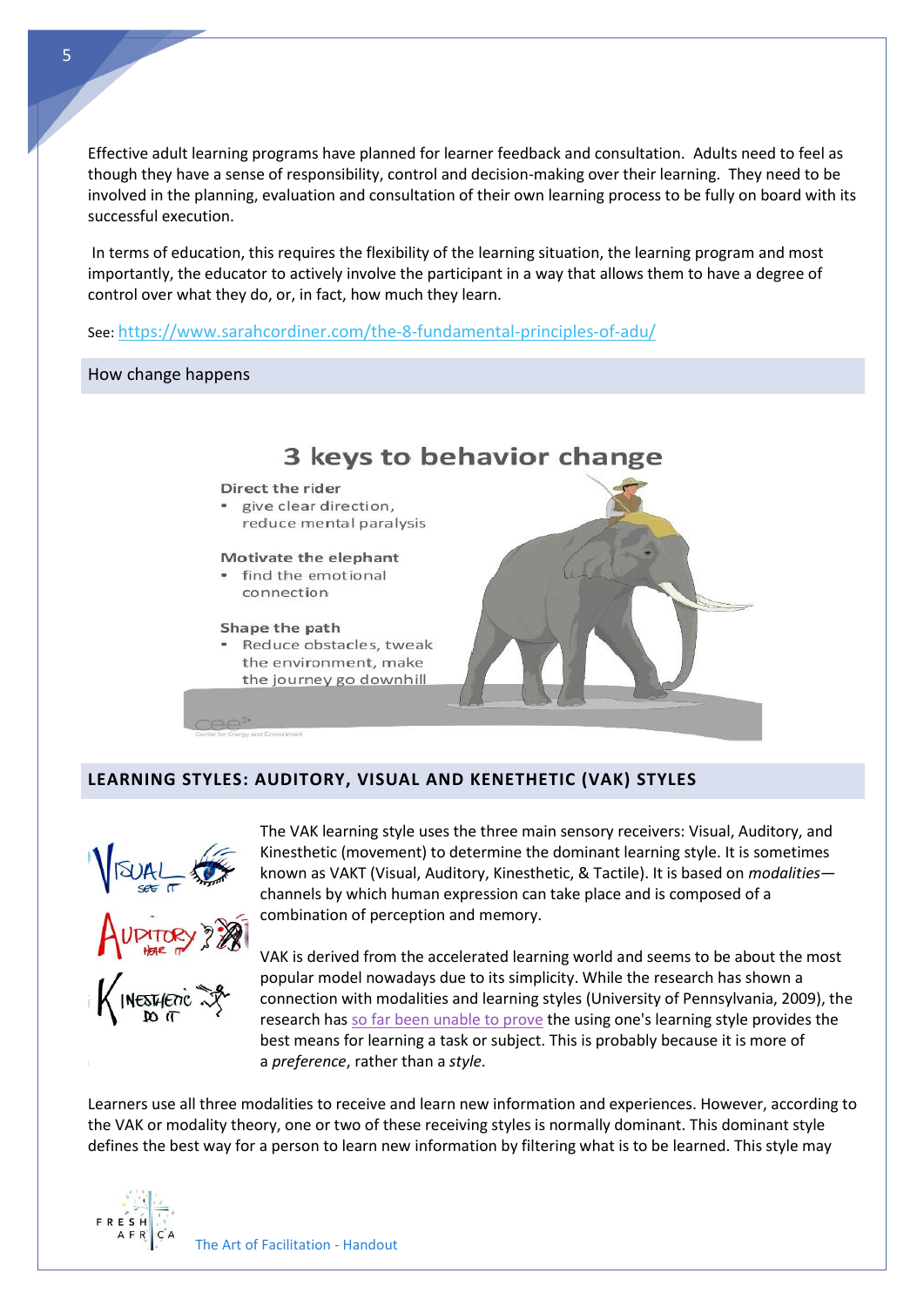not always to be the same for some tasks. The learner may prefer one style of learning for one task, and a combination of others for a different task.

Classically, our learning style is forced upon us through life like this: In grades kindergarten to third, new information is presented to us kinesthetically; grades 4 to 8 are visually presented; while grades 9 to college and on into the business environment, information is presented to us mostly through auditory means, such as lectures.

According to the VAK theorists, we need to present information using all three styles. This allows all learners the opportunity to become involved, no matter what their preferred style may be.

While there is some evidence for modality specific strengths and weaknesses (Rourke, et al. 2002), what has not been established is matching the instructional style to individual learning strength improves their learning abilities. For example, one study (Constantinidou and Baker, 2002), found that visual presentation through the use of pictures was advantageous for all adults, irrespective of a high or low learning-style preference for visual images. Indeed, it was especially advantageous for those with a strong preference for verbal processing.

Doing the questionnaire: See the appendix or download it from: [https://moodle.org/pluginfile.php/2029988/mod\\_forum/attachment/1242690/Learning-Styles.pdf](https://moodle.org/pluginfile.php/2029988/mod_forum/attachment/1242690/Learning-Styles.pdf)

Once the questionnaire is completed then the various styles will make more sense.

#### **HINTS FOR IMPLEMENTING THE THREE 'VAK' STYLES**

Auditory learners often talk to themselves. They also may move their lips and read out loud. They may have difficulty with reading and writing tasks. They often do better talking to a colleague or a tape recorder and hearing what was said. To integrate this style into the learning environment:

- $\circ$  Begin new material with a brief explanation of what is coming. Conclude with a summary of what has been covered. This is the old adage of "tell them what they are going to lean, teach them, and tell them what they have learned."
- $\circ$  Use the Socratic method of lecturing by questioning learners to draw as much information from them as possible and then fill in the gaps with you own expertise.
- o Include auditory activities, such as brainstorming, buzz groups, or Jeopardy. Leave plenty of time to debrief activities. This allows them to make connections of what they leaned and how it applies to their situation.
- o Have the learners verbalize the questions.
- o Develop an internal dialogue between yourself and the learners.

Visual learners have two sub-channels—*linguistic* and *spatial*. Learners who are *visual-linguistic* like to learn through written language, such as reading and writing tasks. They remember what has been written down, even if they do not read it more than once. They like to write down directions and pay better attention to lectures if they watch them. Learners who are *visual-spatial* usually have difficulty with the written language and do better with charts, demonstrations, videos, and other visual materials. They easily visualize faces and places by using their imagination and seldom get lost in new surroundings. To integrate this style into the learning environment:





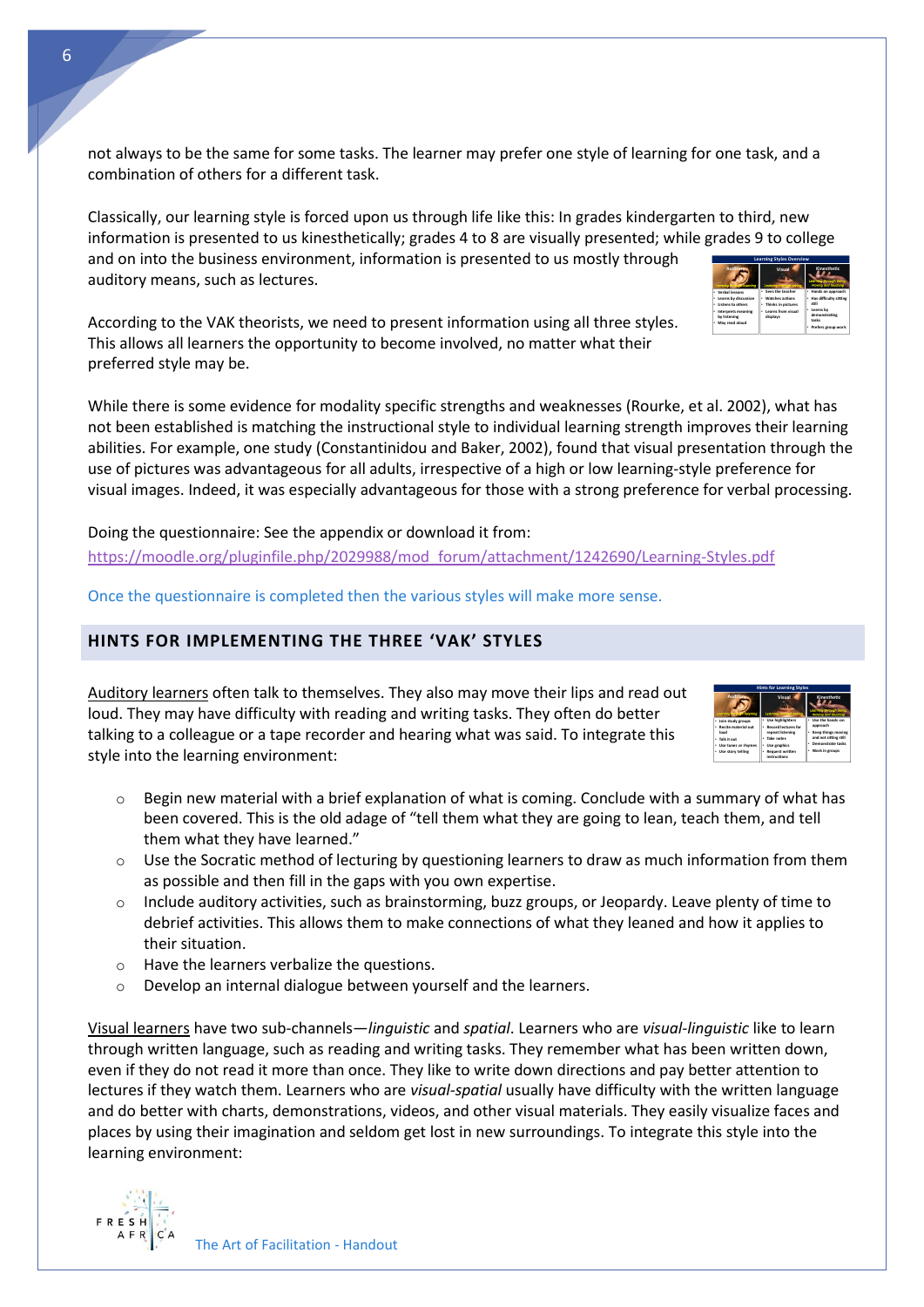- o Use graphs, charts, illustrations, or other visual aids.
- $\circ$  Include outlines, concept maps, agendas, handouts, etc. for reading and taking notes.
- o Include plenty of content in handouts to reread after the learning session.
- o Leave white space in handouts for notetaking.
- o Invite questions to help them stay alert in auditory environments.
- o Post flip charts to show what will come and what has been presented.
- o Emphasize key points to cue when to takes notes.
- o Eliminate potential distractions.
- o Supplement textual information with illustrations whenever possible.
- o Have them draw pictures in the margins.
- $\circ$  Have the learners envision the topic or have them act out the subject matter.

Kinesthetic learners do best while touching and moving. It also has two sub-channels: kinesthetic (movement) and tactile (touch). They tend to lose concentration if there is little or no external stimulation or movement. When listening to lectures they may want to take notes for the sake of moving their hands. When reading, they like to scan the material first, and then focus in on the details (get the big picture first). They typically use color high lighters and take notes by drawing pictures, diagrams, or doodling. To integrate this style into the learning environment:

- o Use activities that get the learners up and moving.
- o Play music, when appropriate, during activities.
- o Use coloured markers to emphasize key points on flip charts or white boards.
- o Give frequent stretch breaks (brain breaks).
- $\circ$  Provide toys such as Koosh balls and Play-Dough to give them something to do with their hands.
- o To highlight a point, provide gum, candy, scents, etc. which provides a cross link of scent (aroma) to the topic at hand (scent can be a powerful cue).
- o Provide high lighters, coloured pens and/or pencils.
- o Guide learners through a visualization of complex tasks.
- $\circ$  Have them transfer information from the text to another medium such as a keyboard or a tablet.

This is from:<http://www.nwlink.com/~donclark/hrd/styles/vakt.html>

#### Learning styles for facilitators

Knowing the above, take into consideration that all three styles of learning are needed in the learning process:

Auditory:



Visual:

Kinesthetic:

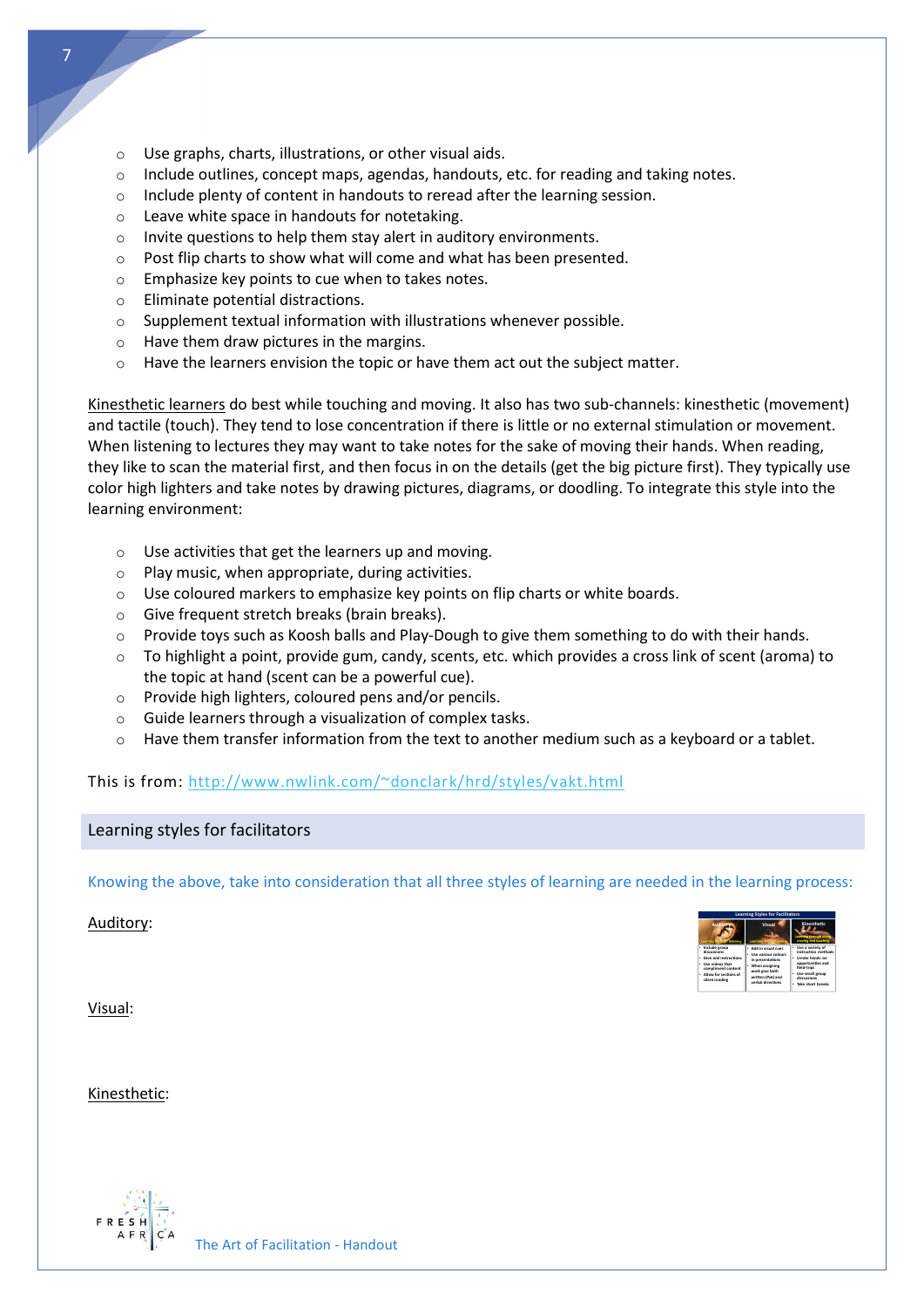Reflection: Take some time to reflect on the application of these insights.

- What stood out for you?
- What is your preferred style of learning?

#### Some tools of facilitation

Adapted from[: https://www.td.org/talent-development-glossary-terms/what-is-facilitation](https://www.td.org/talent-development-glossary-terms/what-is-facilitation)

Questioning:

Listening:

Using Post-its:

Time to think:

Story Telling:

Group time:

Activities:

Problem solving:

Resolving conflict:

Accepting others:

Empathizing:

Leading:

#### **Feedback**

- What will you start to do?
- What will they do more of?
- What will they change?
- What will they do less of?
- What will the stop doing?

Continuum for Giving and Eliciting Feedback



If you need further assistance and support, so contact us at [admin@freshafrica.org.za](mailto:admin@freshafrica.org.za) .